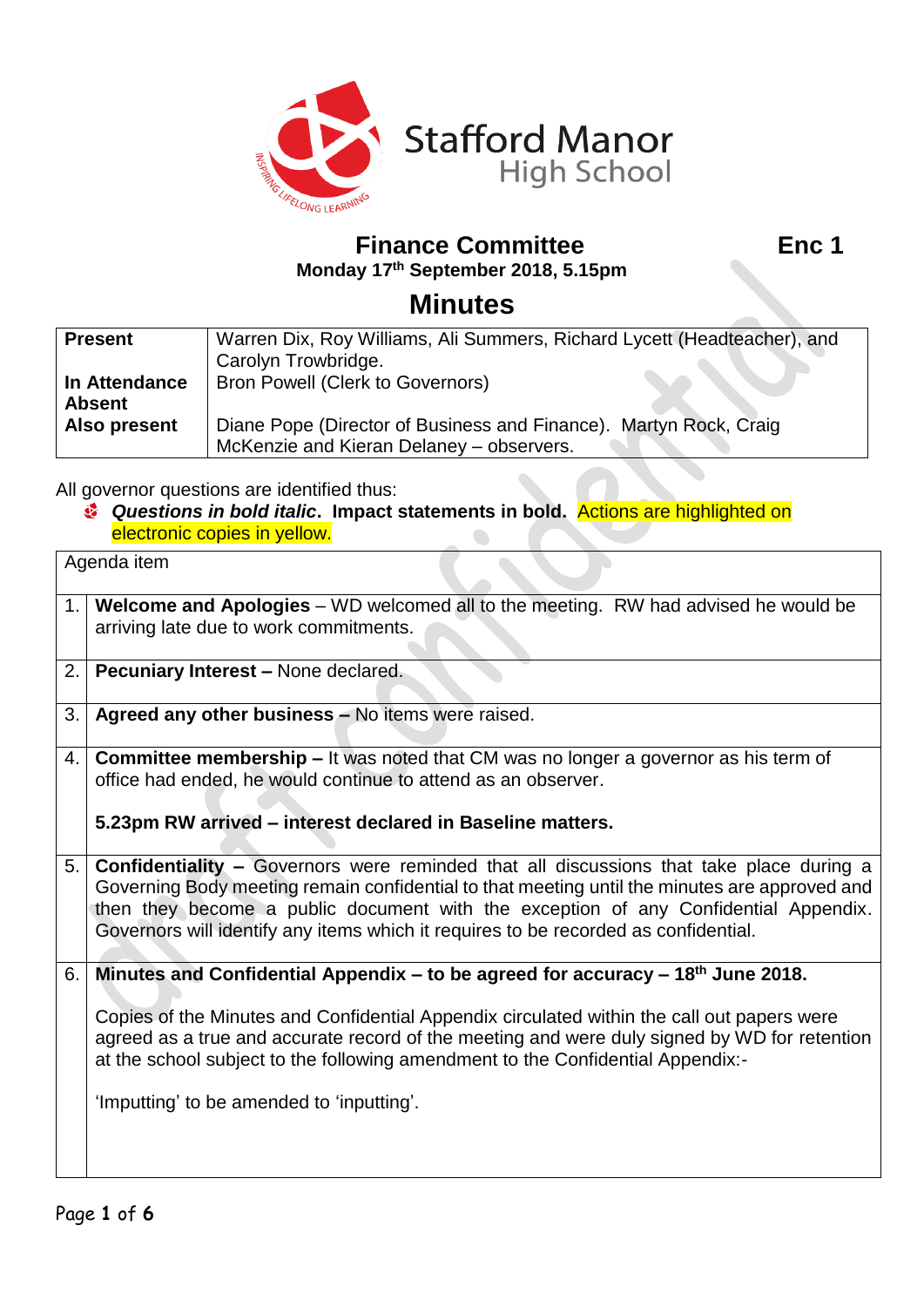| 7. | Matters Arising- 18th June 2018.                                                                                                                                                                                                                                                                                                                                                                                                                              |                                                           |                                                                                    |                                                                                                                                                 |  |
|----|---------------------------------------------------------------------------------------------------------------------------------------------------------------------------------------------------------------------------------------------------------------------------------------------------------------------------------------------------------------------------------------------------------------------------------------------------------------|-----------------------------------------------------------|------------------------------------------------------------------------------------|-------------------------------------------------------------------------------------------------------------------------------------------------|--|
|    | Item                                                                                                                                                                                                                                                                                                                                                                                                                                                          | Action                                                    |                                                                                    | Outcome                                                                                                                                         |  |
|    | no<br>7.1                                                                                                                                                                                                                                                                                                                                                                                                                                                     |                                                           | Paper copy of DP tasks - Governors to                                              | Completed.                                                                                                                                      |  |
|    |                                                                                                                                                                                                                                                                                                                                                                                                                                                               | receive a copy of this                                    |                                                                                    |                                                                                                                                                 |  |
|    | 10                                                                                                                                                                                                                                                                                                                                                                                                                                                            |                                                           | BP to identify any statutory policies. All                                         | Completed. RL has placed any                                                                                                                    |  |
|    |                                                                                                                                                                                                                                                                                                                                                                                                                                                               |                                                           | policies to be presented should have been<br>updated with any changes highlighted. | statutory policies that this committee is<br>responsible for onto the M&R schedule.                                                             |  |
|    | 10                                                                                                                                                                                                                                                                                                                                                                                                                                                            | Policy schedule be put in place - BP and                  |                                                                                    | Completed.                                                                                                                                      |  |
|    |                                                                                                                                                                                                                                                                                                                                                                                                                                                               | RL to complete this task.                                 |                                                                                    |                                                                                                                                                 |  |
|    | 13                                                                                                                                                                                                                                                                                                                                                                                                                                                            | Health and Safety Policy - BP to amend<br>and WD to sign. |                                                                                    | Completed.                                                                                                                                      |  |
|    | 15                                                                                                                                                                                                                                                                                                                                                                                                                                                            | WD is still                                               |                                                                                    | Hygiene audit carried out 05/17 copies distributed to governors. All                                                                            |  |
|    |                                                                                                                                                                                                                                                                                                                                                                                                                                                               | awaiting a<br>food                                        |                                                                                    | actions were reported as completed. WD queried the document, and                                                                                |  |
|    |                                                                                                                                                                                                                                                                                                                                                                                                                                                               | hygiene                                                   |                                                                                    | requested a cleaning schedule. Given the 2 major faults the audit<br>received a mark of 98%. The 2 major faults render the contract non-        |  |
|    |                                                                                                                                                                                                                                                                                                                                                                                                                                                               | audit from                                                |                                                                                    | compliant. Are staff inductions completed, is there one in place?                                                                               |  |
|    |                                                                                                                                                                                                                                                                                                                                                                                                                                                               | Chartwells.                                               | Staffordshire County Council awarded the kitchen $5 \times 1$ .                    |                                                                                                                                                 |  |
|    |                                                                                                                                                                                                                                                                                                                                                                                                                                                               |                                                           | 5.30pm CM arrived - declared an interest in Baseline.                              |                                                                                                                                                 |  |
|    |                                                                                                                                                                                                                                                                                                                                                                                                                                                               |                                                           |                                                                                    | Take up of school dinners is rising. The catering staff are doing a good<br>job. It was acknowledged that SMHS is constantly chasing paperwork. |  |
|    |                                                                                                                                                                                                                                                                                                                                                                                                                                                               |                                                           |                                                                                    | It was noted that if Chartwells do not address action points they are in                                                                        |  |
|    |                                                                                                                                                                                                                                                                                                                                                                                                                                                               |                                                           |                                                                                    | breach of contract so SMHS is entitled to walk away. WD and DP will                                                                             |  |
|    |                                                                                                                                                                                                                                                                                                                                                                                                                                                               |                                                           | meet with Chartwells at 10am 25/09/18.                                             |                                                                                                                                                 |  |
| 8. | <b>Lettings review - MR</b>                                                                                                                                                                                                                                                                                                                                                                                                                                   |                                                           |                                                                                    |                                                                                                                                                 |  |
|    | Lettings are in a good position. The Bookings Plus system, introduced by DP, is proving to be<br>an asset, no bookings have been lost due to its implementation. There is a new theatre/dance<br>group starting, Ellis Theatre Arts, which looks promising. They will be paying the appropriate<br>fee.<br>It was agreed that the Stafford Suite needs to be advertised. Governors noted that the glass<br>in the windows facing the corridor is now frosted. |                                                           |                                                                                    |                                                                                                                                                 |  |
|    |                                                                                                                                                                                                                                                                                                                                                                                                                                                               |                                                           |                                                                                    |                                                                                                                                                 |  |
|    |                                                                                                                                                                                                                                                                                                                                                                                                                                                               |                                                           | There are three lettings for the Headteacher's Health and Safety briefings.        |                                                                                                                                                 |  |
|    | Governors asked if there had been any progress with the installation of Wifi -<br>Ø.<br>Governors were informed that this is going ahead despite it being complex.<br>Governors asked that the level of lettings be measured to enable meaningful<br>Ø.<br>comparisons to be made year on year - this was agreed and would be possible. So<br>far this year £33K has been generated as indicated by Booking Plus, last year this was<br>approximately £12K.   |                                                           |                                                                                    |                                                                                                                                                 |  |
|    | The Site Supervisor left unexpectedly at the end of the Summer term. Mick Huckfield worked<br>every weekend and the majority of the summer holidays to ensure the smooth running of the<br>school. He did a really good job. A letter of thanks will be sent to Mike from the Governing<br>Board.                                                                                                                                                             |                                                           |                                                                                    |                                                                                                                                                 |  |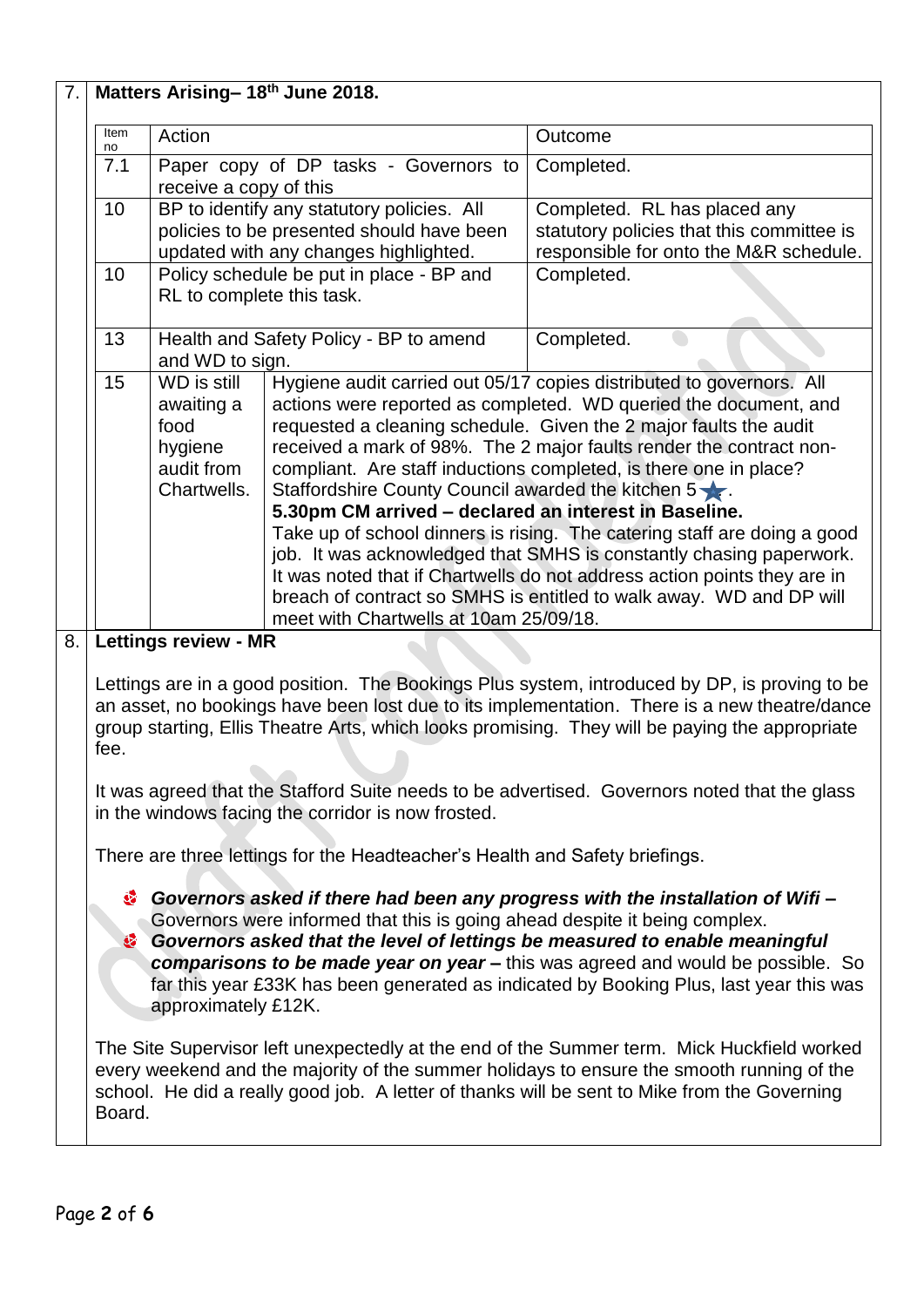MR has made enquiries locally to ascertain the level of rental charges. He recommended that there be no increase this year as the market wouldn't stand it. He suggested an increase next year. The last increase was introduced in January 2018.

DP told the Committee that a 5% increase in lettings income had been included in the budget figures. CT stated that her preference was for a small increase. It was agreed that there would be a rise for any new lettings but existing lettings would have a 'loyalty reward' with their charges being frozen, a letter will be issued informing them of the decision to freeze costs this year but that the matter will reviewed next year, costs across the board would then be matched next year. WD was concerned with the increase in utility costs to the school which will have a huge impact. The precise % increase would be discussed at the next meeting of the Committee together with a list of all lettings and the hours each has.

The number of bookings of existing customers has remained level with a possible increase in new bookings.

MR has carried out the Fire Risk Assessment at St Peters' Nursery. They raised the condition of the windows with the offer to fund the repair and repainting thereof, governors agreed for this to go ahead.

MR informed the committee that he had received very positive feedback from a parent who had previously been sceptical about SMHS. House prices are reported to be rising in the area with local estate agents telling prospective buyers that the school is 'good'. CT also reported positive feedback from a student in Year 7 who is extremely happy here.

Baseline business plan is in place. A new coach has joined the team bringing new members with him. Annual membership renewal is coming into force on the 1<sup>st</sup> October 2018.

CCTV cameras are now set up.

It is believed that Baseline is the only centre of its size to offer mini tennis twice a week. Rusty rackets will start soon and could prove successful.

*Governors asked what the current position with the outside courts was –* Doe Sports need a specific atmospheric temperature to enable them to carry the work out. They will clear the moss and paint next year. The work will be paid for out of the Baseline sinking fund. MR requested that in the event that the inside courts needed work, the £20K removed from the Baseline budget could be accessed, this is unlikely though. He stressed he is still looking at accessing grants elsewhere. It was noted that no sinking fund was ever set up for the outside courts. Tennis Staffordshire is a possible source of funding.

**Governors asked for** *membership numbers* – this will be presented to the committee at the meeting to be held on the 19<sup>th</sup> November 2018.

Thanks were extended to MR for his detailed report.

**5.58pm MR left the meeting.**

9. **Baseline Tennis Centre update –** to include update on outside tennis courts – this was dealt with under agenda item number 8.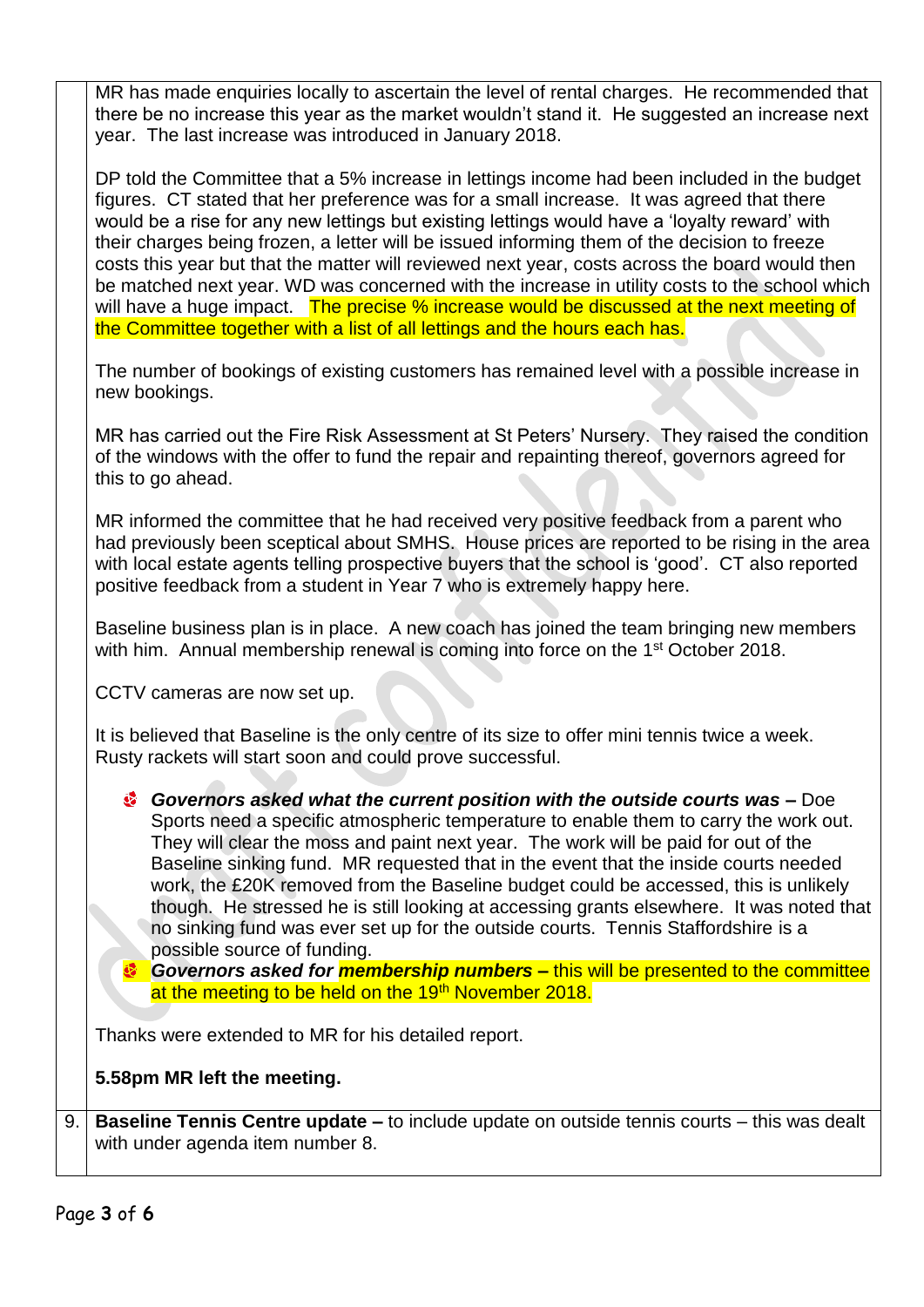| 10 Budget 2018 - 2019 School Budget planning report to Governors. Circulated within the<br>call out papers.                                                                                                                                                                                                                                                                                                                                                                                                                                                                                                                                                                                                                                                                                                                                                                                                                                                                                                                                                                                                                                                                                                                                                                                                                                                                                                                                                                                                                                                                                       |
|---------------------------------------------------------------------------------------------------------------------------------------------------------------------------------------------------------------------------------------------------------------------------------------------------------------------------------------------------------------------------------------------------------------------------------------------------------------------------------------------------------------------------------------------------------------------------------------------------------------------------------------------------------------------------------------------------------------------------------------------------------------------------------------------------------------------------------------------------------------------------------------------------------------------------------------------------------------------------------------------------------------------------------------------------------------------------------------------------------------------------------------------------------------------------------------------------------------------------------------------------------------------------------------------------------------------------------------------------------------------------------------------------------------------------------------------------------------------------------------------------------------------------------------------------------------------------------------------------|
| DP updated the committee on the following: the challenge is to remain above the agreed<br>deficit level. The budget this year is tight but under control.                                                                                                                                                                                                                                                                                                                                                                                                                                                                                                                                                                                                                                                                                                                                                                                                                                                                                                                                                                                                                                                                                                                                                                                                                                                                                                                                                                                                                                         |
| A teacher's pay award of 1% was included in the budget. The Government has agreed higher<br>pay awards and will fund anything above 1%, different grades/roles will get different<br>increases. Governors were told that figures do keep changing. The figure received will be<br>based on the October census numbers. Part payment will be made although details are yet to<br>be announced. DP will need to model different scenarios.<br>Governors asked if this would affect Performance Management payments – they<br>were assured it wouldn't.<br>There are 338 students on role this year, 92 in Year 7. The Local Authority has asked if the<br>school could take more than 90 next year. SMHS could take up to 100 and retain current<br>staffing levels. It is crucial that the school manage to get through this financial year. The LA<br>have also asked if the school could accommodate a 'bulge class'. RL felt it was important that<br>the school does not grow too quickly. There are 30 more students in the catchment area this<br>year. 100 in the year group is viable.<br><sup>3</sup> Governors asked at what point do more staff have to be employed. There are a<br>number of in year transfers requests being received. The size of the classrooms is<br>important as some cannot accommodate larger classes. Floor space is also limited<br>due to the increase in space taken by lettings.<br>Governors asked if the maintenance budget had increased this year - they were<br>told it had actually slightly reduced. Due to the amount of work that has taken place |
| over the last few years in theory maintenance costs should reduce; the majority of the<br>work required has now been completed.                                                                                                                                                                                                                                                                                                                                                                                                                                                                                                                                                                                                                                                                                                                                                                                                                                                                                                                                                                                                                                                                                                                                                                                                                                                                                                                                                                                                                                                                   |
| Governors were reminded that the open evening is taking place on the 2 <sup>nd</sup> October 2018. The<br>new science labs have been completed at no cost to the school. Improvements have been<br>made to the heating system across school. The canteen has been decorated. Bids are being<br>submitted for other projects.                                                                                                                                                                                                                                                                                                                                                                                                                                                                                                                                                                                                                                                                                                                                                                                                                                                                                                                                                                                                                                                                                                                                                                                                                                                                      |
| DP was thanked for her detailed report and for her continued hard work.                                                                                                                                                                                                                                                                                                                                                                                                                                                                                                                                                                                                                                                                                                                                                                                                                                                                                                                                                                                                                                                                                                                                                                                                                                                                                                                                                                                                                                                                                                                           |
| 11 Health & Safety Annual update - verbal.                                                                                                                                                                                                                                                                                                                                                                                                                                                                                                                                                                                                                                                                                                                                                                                                                                                                                                                                                                                                                                                                                                                                                                                                                                                                                                                                                                                                                                                                                                                                                        |
| The annual cycle has commenced. Risk assessments are being carried out. The 5 year audit<br>will take place next spring.                                                                                                                                                                                                                                                                                                                                                                                                                                                                                                                                                                                                                                                                                                                                                                                                                                                                                                                                                                                                                                                                                                                                                                                                                                                                                                                                                                                                                                                                          |
| Clive Gill from Staffordshire County Council Health and Safety department did a spot audit<br>regards contractors procedures on Friday 14 <sup>th</sup> September 2018, all was found to be compliant.                                                                                                                                                                                                                                                                                                                                                                                                                                                                                                                                                                                                                                                                                                                                                                                                                                                                                                                                                                                                                                                                                                                                                                                                                                                                                                                                                                                            |
| The fire risk assessment was carried out during the summer and is found to be improving year<br>on year.                                                                                                                                                                                                                                                                                                                                                                                                                                                                                                                                                                                                                                                                                                                                                                                                                                                                                                                                                                                                                                                                                                                                                                                                                                                                                                                                                                                                                                                                                          |
| Accidents for the period 30/06/18 until the end of August was found to be 0.01% with the<br>figure being 0.1% for the whole of the last academic year.                                                                                                                                                                                                                                                                                                                                                                                                                                                                                                                                                                                                                                                                                                                                                                                                                                                                                                                                                                                                                                                                                                                                                                                                                                                                                                                                                                                                                                            |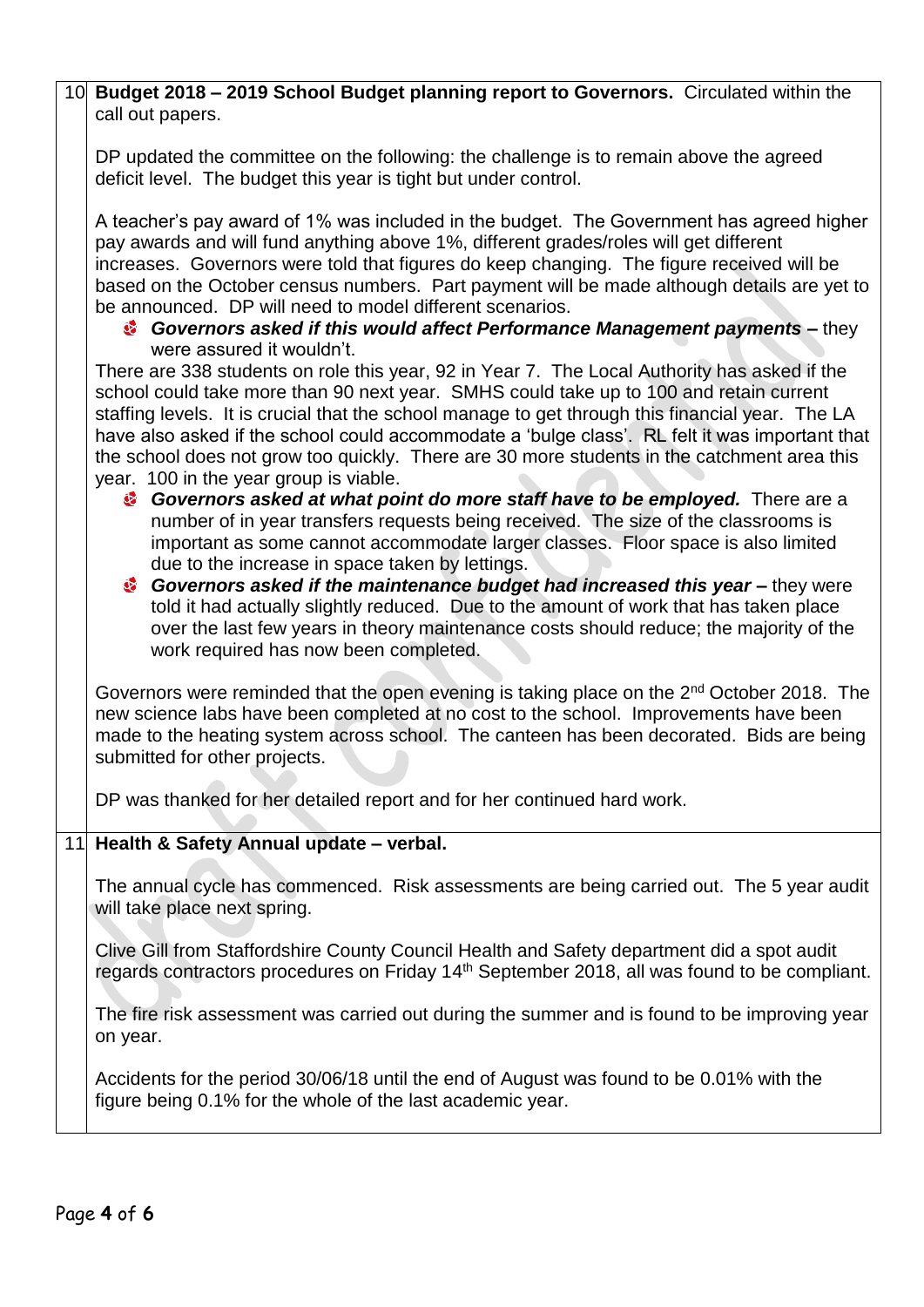|    | 12 Staffing Update - See confidential appendix item 1.                                                                                                                                |  |  |
|----|---------------------------------------------------------------------------------------------------------------------------------------------------------------------------------------|--|--|
|    |                                                                                                                                                                                       |  |  |
|    |                                                                                                                                                                                       |  |  |
|    | 13 Continual Professional Development review - data for 17/18 and spend so far this year                                                                                              |  |  |
|    | circulated via email on the 11 <sup>th</sup> September 2018 – paper copies were available at the meeting.                                                                             |  |  |
|    | Governors were satisfied with the information provided.                                                                                                                               |  |  |
|    |                                                                                                                                                                                       |  |  |
|    | 14 Policies                                                                                                                                                                           |  |  |
|    |                                                                                                                                                                                       |  |  |
|    | <b>Premise management documents – all is in order.</b>                                                                                                                                |  |  |
|    | Scheme of delegation (Financial Regulations and Procurement Regulations) – circulated                                                                                                 |  |  |
|    | within the call out papers, alterations reflect the change in DP's contract and changes in                                                                                            |  |  |
|    | responsibilities. All differences have been highlighted in blue. The £3k limit for MR is the                                                                                          |  |  |
|    | same as JW (finance assistant). All were agreed.                                                                                                                                      |  |  |
|    |                                                                                                                                                                                       |  |  |
|    | Whole School Pay Policy - circulated within the call out papers via email. The                                                                                                        |  |  |
|    | recommendations put forward have been approved by Central Government, therefore the<br>figures in the document are correct. Only the figures in the table have altered, the remainder |  |  |
|    | of the policy remains the same. It was agreed that SMHS will implement the recommended                                                                                                |  |  |
|    | increases. This policy will be presented to the Full Governing Board at their meeting to be                                                                                           |  |  |
|    | held on the 3 <sup>rd</sup> December 2018.                                                                                                                                            |  |  |
|    |                                                                                                                                                                                       |  |  |
|    | 15 Cleaning, Grounds Maintenance & Catering Contracts - verbal update                                                                                                                 |  |  |
|    | Quote for snow clearance has been sought.                                                                                                                                             |  |  |
|    | Grounds maintenance has improved.                                                                                                                                                     |  |  |
|    | Catering was dealt with under matters arising.                                                                                                                                        |  |  |
|    | Cleaning – new supervisor in place, positive feedback has been received from staff.                                                                                                   |  |  |
|    |                                                                                                                                                                                       |  |  |
|    | 16 Any Other Business - No item was raised.                                                                                                                                           |  |  |
| 17 |                                                                                                                                                                                       |  |  |
|    | <b>Confidential items - 1 item was identified that required to be placed on a confidential</b><br>appendix.                                                                           |  |  |
|    |                                                                                                                                                                                       |  |  |
|    | 18 Date and Time of Next Meeting - 19th November 2018.                                                                                                                                |  |  |
|    |                                                                                                                                                                                       |  |  |
|    |                                                                                                                                                                                       |  |  |

## **The meeting ended at 6.35pm.**